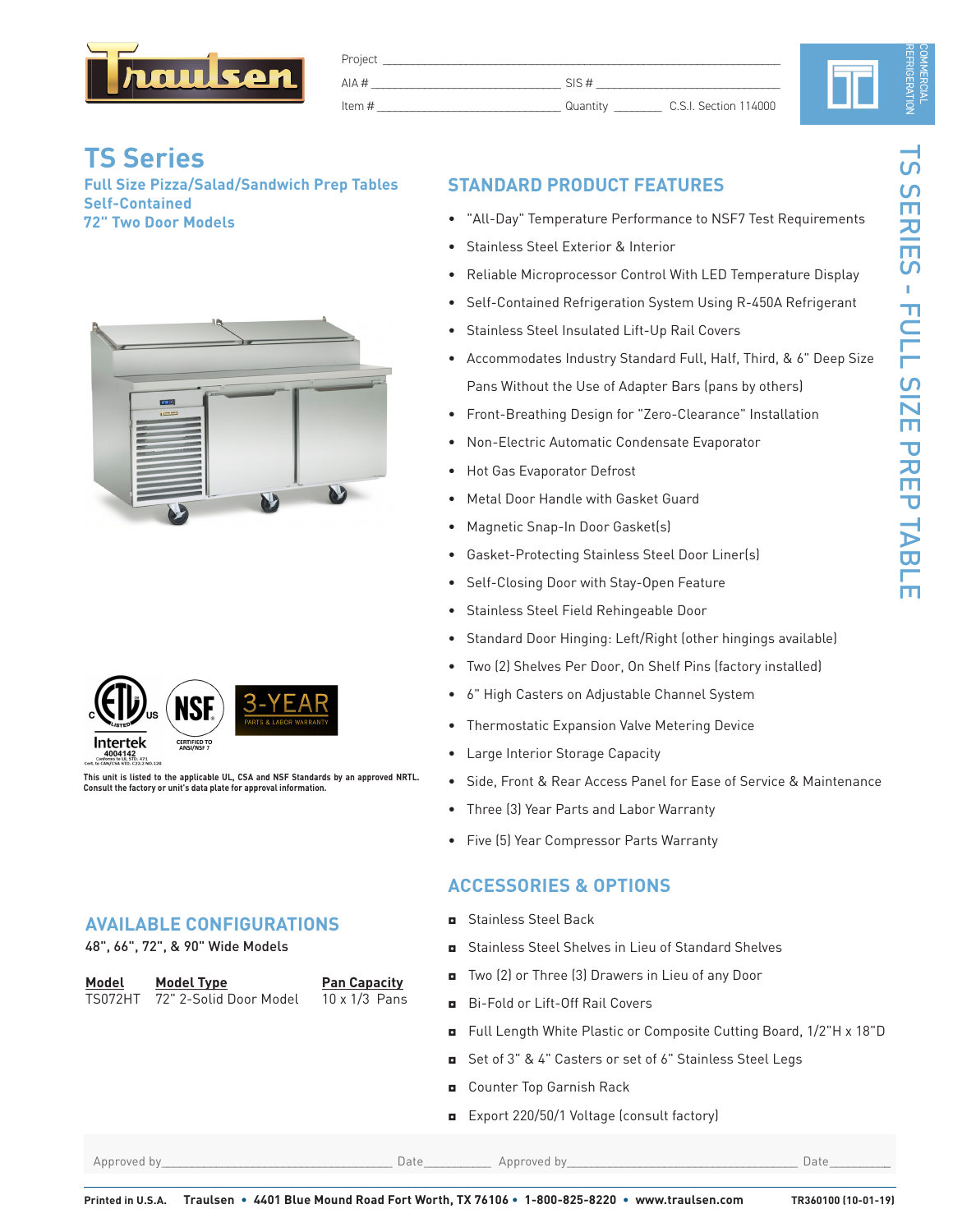

# **TS Series Full Size Pizza/Salad/Sandwich Prep Tables Self-Contained**

### **MODELS**

**72" Two Door Models: TS072HT [CLICK](http://traulsen.kclcad.com/Mobile)**